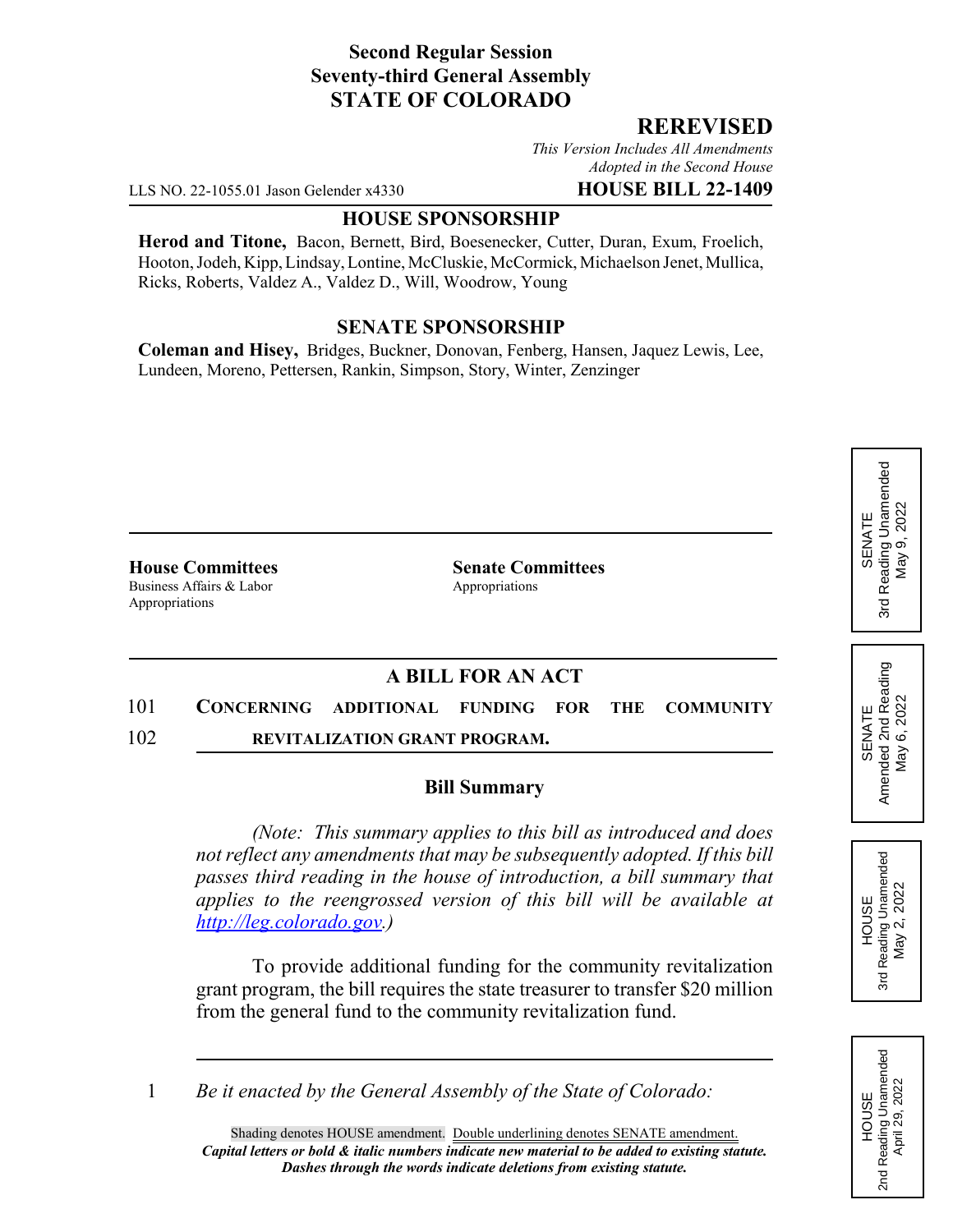| $\mathbf{1}$   | SECTION 1. In Colorado Revised Statutes, 24-48.5-317, amend                               |
|----------------|-------------------------------------------------------------------------------------------|
| $\overline{2}$ | $(1)(c)$ , $(6)(b)$ , and $(7)$ introductory portion; and <b>add</b> $(7)(c)$ as follows: |
| $\overline{3}$ | 24-48.5-317. Community revitalization grants - fund -                                     |
| $\overline{4}$ | <u>reporting - definitions - compliance with federal requirements -</u>                   |
| 5              | legislative declaration - repeal. (1) As used in this section:                            |
| 6              | (c) (I) PRIOR TO THE EFFECTIVE DATE OF SUBSECTION $(1)(c)(II)$ OF                         |
| $\overline{7}$ | THIS SECTION, "eligible recipient" means an entity that is eligible to                    |
| 8              | receive a grant through the grant program and includes local governments                  |
| 9              | and for-profit and nonprofit entities and organizations.                                  |
| 10             | (II) ON AND AFTER THE EFFECTIVE DATE OF THIS SUBSECTION                                   |
| 11             | (1)(c)(II), "ELIGIBLE RECIPIENT" MEANS A PUBLIC ENTITY OR A NONPROFIT                     |
| 12             | ENTITY OR ORGANIZATION THAT IS OTHERWISE ELIGIBLE TO RECEIVE A                            |
| 13             | GRANT THROUGH THE GRANT PROGRAM.                                                          |
| 14             | $(6)$ (b) Except as otherwise required by this subsection $(6)(b)$ , all                  |
| 15             | money not expended or encumbered, and all interest earned on the                          |
| 16             | investment or deposit of money in the fund, must remain in the fund and                   |
| 17             | shall not revert to the general fund or any other fund at the end of any                  |
| 18             | fiscal year. The money in the fund is continuously appropriated to the                    |
| 19             | division for the purposes of this section. Any money in the fund not                      |
| 20             | expended or encumbered by December 31, 2022, must revert REVERTS to                       |
| 21             | the general fund; EXCEPT THAT ALL MONEY IN THE FUND NOT EXPENDED                          |
| 22             | OR ENCUMBERED BY DECEMBER 31, 2022, THAT WAS TRANSFERRED TO                               |
| 23             | THE FUND FROM THE ECONOMIC RECOVERY AND RELIEF CASH FUND                                  |
| 24             | CREATED IN SECTION 24-75-228 $(2)(a)$ , REVERTS TO THE ECONOMIC                           |
| 25             | RECOVERY AND RELIEF CASH FUND.                                                            |
| 26             | On June $16, 2021$ , or as soon as practicable thereafter, the state                      |
| 27             | treasurer shall transfer sixty-five million dollars from the general fund to              |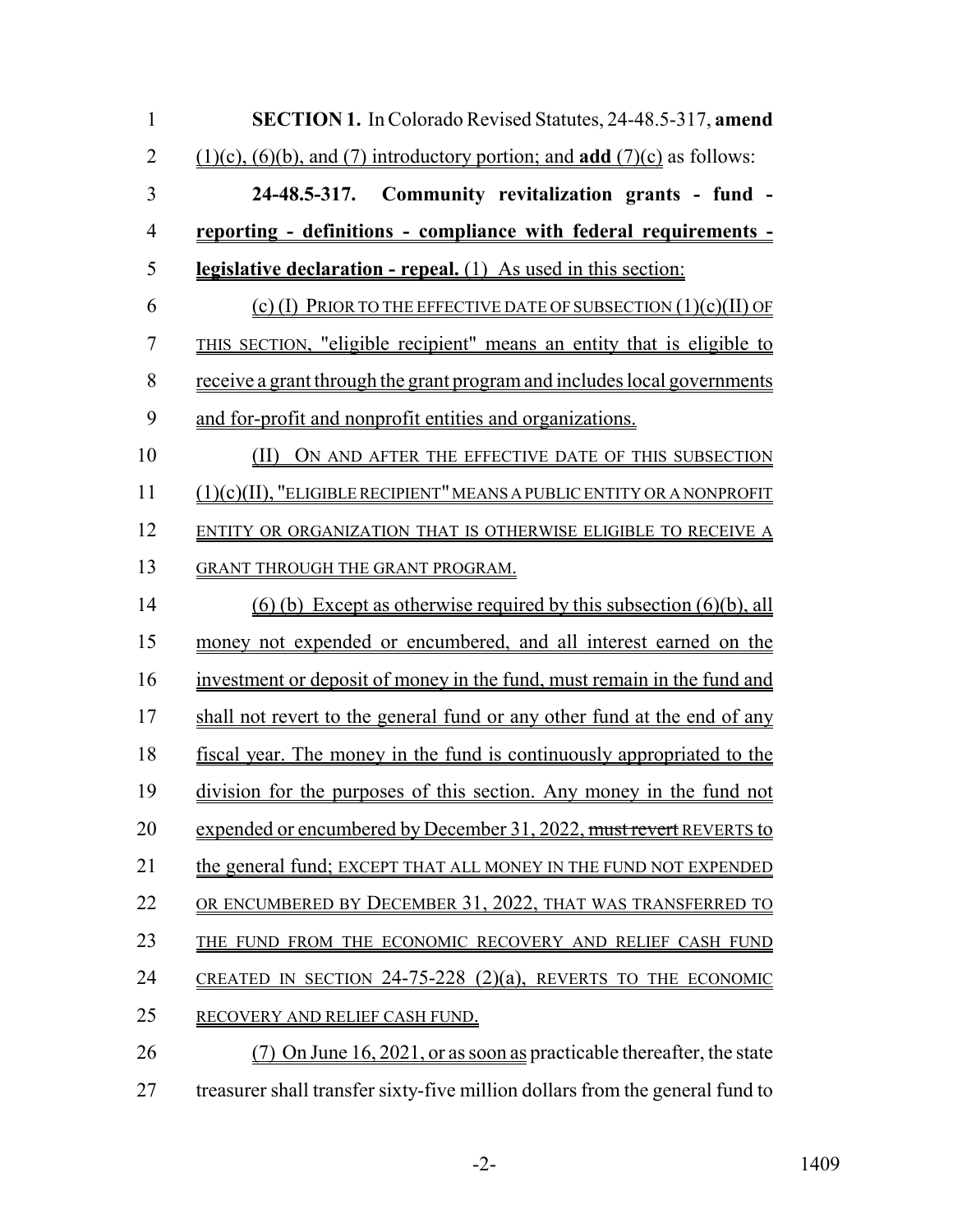1 the fund. ON JULY 1, 2022, THE STATE TREASURER SHALL TRANSFER TWENTY MILLION DOLLARS FROM THE ECONOMIC RECOVERY AND RELIEF CASH FUND CREATED IN SECTION 24-75-228 (2)(a) TO THE FUND. The division shall use the money transferred pursuant to this subsection (7) only for: (c) (I) THE GENERAL ASSEMBLY FINDS AND DECLARES THAT THE GRANT PROGRAM IS AN IMPORTANT GOVERNMENT SERVICE THAT EXPEDITES ECONOMIC RECOVERY AND REVITALIZES IMPORTANT ECONOMIC INFRASTRUCTURE. (II) THE DIVISION, WITH RESPECT TO EXPENDITURES MADE FROM MONEY TRANSFERRED TO THE FUND FROM THE ECONOMIC RECOVERY AND 12 RELIEF CASH FUND CREATED IN SECTION 24-75-228 (2)(a), AND ANY ELIGIBLE RECIPIENT THAT RECEIVES A GRANT THAT INCLUDES MONEY 14 TRANSFERRED TO THE FUND FROM THE ECONOMIC RECOVERY AND RELIEF CASH FUND SHALL COMPLY WITH THE COMPLIANCE, REPORTING, RECORD-KEEPING, AND PROGRAM EVALUATION REQUIREMENTS ESTABLISHED BY THE OFFICE OF STATE PLANNING AND BUDGETING AND 18 THE STATE CONTROLLER IN ACCORDANCE WITH SECTION 24-75-226 (5). (III) TO BE ELIGIBLE TO RECEIVE A GRANT THAT INCLUDES MONEY TRANSFERRED TO THE FUND FROM THE ECONOMIC RECOVERY AND RELIEF CASH FUND CREATED IN SECTION 24-75-228 (2)(a), AND THAT WILL BE USED WHOLLY OR PARTLY TO FUND A CAPITAL PROJECT, A GRANT APPLICANT MUST SUBMIT TO THE DIVISION A WRITTEN JUSTIFICATION AS 24 SET FORTH IN 31 CFR 35.6 (b)(4) FOR THE CAPITAL EXPENDITURE; EXCEPT 25 THAT THIS REQUIREMENT DOES NOT APPLY IF THE DIVISION DETERMINES THAT THE WRITTEN JUSTIFICATION IS NOT REQUIRED BASED ON HOW THE EXPENDITURES AUTHORIZED UNDER THIS SECTION WILL BE REPORTED TO